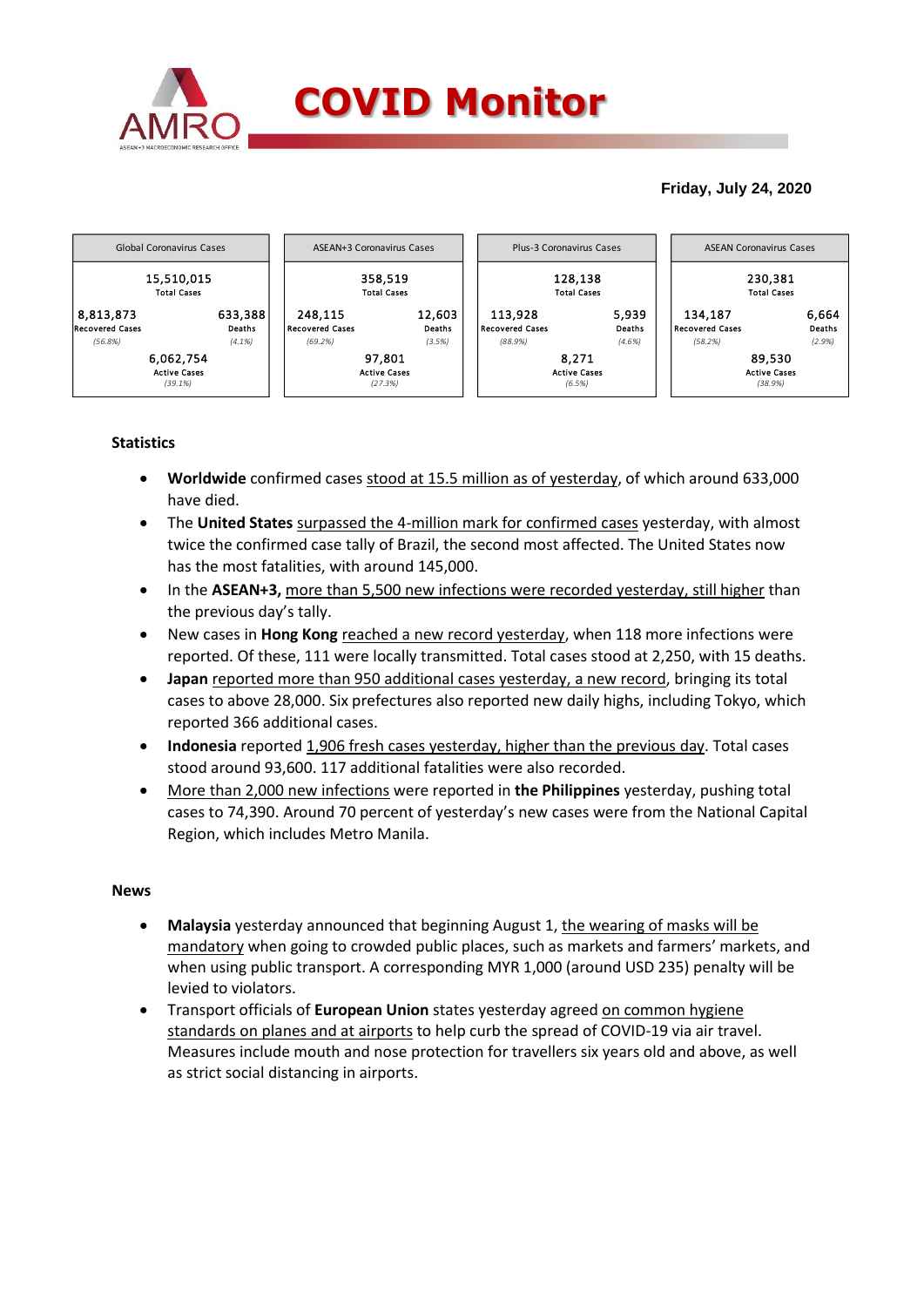

#### Overview of Confirmed COVID-19 Cases

| Economy              | Total      | Cases per 1M   | <b>New</b>     | <b>New Cases</b> | <b>New Cases</b>            | <b>ANew</b> | ∆% New                   | Total         | <b>New</b>     | Fatality        | Total     | Recovery    | <b>Active</b> |
|----------------------|------------|----------------|----------------|------------------|-----------------------------|-------------|--------------------------|---------------|----------------|-----------------|-----------|-------------|---------------|
|                      | Cases      | Population     | Cases          | per 1M Pop.      | $(7$ -day avg) <sup>1</sup> | Cases       | Cases                    | <b>Deaths</b> | <b>Deaths</b>  | <b>Rate (%)</b> | Recovered | Rate $(%)2$ | Cases         |
| Global               | 15,510,015 |                | 280,275        |                  |                             | $-2,218$    | 1.8                      | 633,388       | 9,945          | 4.1             | 8,813,873 | 56.8        | 6,062,754     |
| ASEAN+3              | 358,519    |                | 5,612          |                  |                             | 945         | 1.6                      | 12,603        | 149            | 3.5             | 248,115   | 69.2        | 97,801        |
| Plus-3               | 128,138    |                | 1,204          |                  |                             | 274         | 0.9                      | 5,939         | 4              | 4.6             | 113,928   | 88.9        | 8,271         |
| <b>ASEAN</b>         | 230,381    |                | 4,408          |                  |                             | 671         | 2.0                      | 6,664         | 145            | 2.9             | 134,187   | 58.2        | 89,530        |
|                      |            |                |                |                  |                             |             |                          |               |                |                 |           |             |               |
| China                | 83,796     | 60             | 67             | 0.0              |                             | 42          | 0.1                      | 4,634         | 0              | 5.5             | 78,854    | 94.1        | 308           |
| Hong Kong, China     | 2,250      | 295            | 118            | 15.5             |                             | $-55$       | 5.5                      | 15            | $\mathbf 1$    | 0.7             | 1,379     | 61.3        | 855           |
| Japan                | 28,114     | 224            | 978            | 7.8              |                             | 305         | 3.6                      | 992           | $\overline{2}$ | 3.5             | 20,878    | 74.3        | 6,244         |
| Korea                | 13,979     | 269            | 41             | 0.8              |                             | $-18$       | 0.3                      | 298           | $\mathbf{1}$   | 2.1             | 12,817    | 91.7        | 864           |
|                      |            |                |                |                  |                             |             |                          |               |                |                 |           |             |               |
| Indonesia            | 93,657     | 347            | 1,906          | 7.1              |                             | 24          | 2.1                      | 4,576         | 117            | 4.9             | 52,164    | 55.7        | 36,917        |
| Malaysia             | 8,840      | 266            | 9              | 0.3              |                             | $-7$        | 0.1                      | 123           | 0              | 1.4             | 8,574     | 97.0        | 143           |
| Philippines          | 74,390     | 676            | 2,121          | 19.3             |                             | 616         | 2.9                      | 1,871         | 28             | 2.5             | 24,383    | 32.8        | 48,136        |
| Singapore            | 49,098     | 8,611          | 354            | 62.1             |                             | 44          | 0.7                      | 27            | 0              | 0.1             | 45,015    | 91.7        | 4,056         |
| Thailand             | 3,279      | 48             | 10             | 0.1              |                             | $-4$        | 0.3                      | 58            | 0              | 1.8             | 3,107     | 94.8        | 114           |
|                      |            |                |                |                  |                             |             |                          |               |                |                 |           |             |               |
| Brunei Darussalam    | 141        | 313            | $\mathbf 0$    | 0.0              |                             | 0           | 0.0                      | 3             | 0              | 2.1             | 138       | 97.9        | $\mathbf 0$   |
| Cambodia             | 202        | 12             | $\overline{4}$ | 0.2              |                             | 3           | 2.0                      | 0             | 0              | 0.0             | 142       | 70.3        | 60            |
| Lao PDR              | 19         | 3              | 0              | 0.0              |                             | $\mathbf 0$ | 0.0                      | $\mathbf 0$   | 0              | 0.0             | 19        | 100.0       | $\bf 0$       |
| Myanmar              | 343        | 6              | 0              | 0.0              | America                     | $-2$        | 0.0                      | 6             | 0              | 1.7             | 280       | 81.6        | 57            |
| Vietnam              | 412        | $\overline{4}$ | $\overline{4}$ | 0.0              |                             | $-3$        | 1.0                      | 0             | 0              | 0.0             | 365       | 88.6        | 47            |
|                      |            |                |                |                  |                             |             |                          |               |                |                 |           |             |               |
| Belgium              | 64,847     | 5,631          | 220            | 19.1             |                             | $-149$      | 0.3                      | 9,812         | $\overline{4}$ | 15.1            | 17,369    | 26.8        | 37,666        |
| France               | 204,641    | 3,149          | ÷,             |                  |                             | $-945$      | $-0.1$                   | 30,072        | 3              | 14.7            | 72,408    | 35.4        | 101,981       |
| Germany              | 204,881    | 2,469          | 605            | 7.3              |                             | 46          | 0.3                      | 9,110         | 8              | 4.4             | 189,140   | 92.3        | 6,631         |
| Italy                | 245,338    | 4,073          | 306            | 5.1              |                             | 26          | 0.1                      | 35,092        | 10             | 14.3            | 197,842   | 80.6        | 12,404        |
| Netherlands          | 52,640     | 3,046          | 165            | 9.5              |                             | $-3$        | 0.3                      | 6,158         | 0              | 11.7            | 250       | 0.5         | 29,404        |
| Spain                | 270,166    | 5,765          | 2,615          | 55.8             |                             | 1,258       | 1.0                      | 28,752        | 3              | 10.6            | 150,376   | 55.7        | 53,521        |
| Switzerland          | 34,000     | 3,932          | 117            | 13.5             |                             | $-24$       | 0.3                      | 1,975         | 3              | 5.8             | 30,500    | 89.7        | 1,525         |
| United Kingdom       | 298,731    | 4,442          | 779            | 11.6             |                             | 216         | 0.3                      | 45,639        | 53             | 15.3            | 344       | 0.1         | 64,456        |
|                      |            |                |                |                  |                             |             |                          |               |                |                 |           |             |               |
| Brazil               | 2,287,475  | 10,822         | 59,961         | 283.7            |                             | $-7,899$    | 2.7                      | 84,082        | 1,311          | 3.7             | 1,620,313 | 70.8        | 583,080       |
| Canada               | 113,790    | 3,009          |                |                  |                             |             | $\overline{\phantom{a}}$ | 8,919         | 6              | 7.8             | 99,924    | 87.8        | 4,947         |
| Chile                | 338,759    | 17,410         | 4,076          | 209.5            |                             | 4,076       | 1.2                      | 8,838         | 161            | 2.6             | 311,431   | 91.9        | 18,490        |
| Mexico               | 370,712    | 2,917          | 8,438          | 66.4             |                             | 2,419       | 2.3                      | 41,908        | 718            | 11.3            | 275,454   | 74.3        | 53,350        |
| Peru                 | 371,096    | 11,306         | 4,546          | 138.5            |                             | 83          | 1.2                      | 17,654        | 3,887          | 4.8             | 255,945   | 69.0        | 97,497        |
| <b>United States</b> | 4,038,748  | 11,950         | 68,663         | 64.4             |                             | $-93$       | 0.9                      | 144,094       | 1,111          | 3.6             | 1,233,269 | 31.2        | 2,578,848     |
|                      |            |                |                |                  |                             |             |                          |               |                |                 |           |             |               |
| Australia            | 13,305     | 512            |                |                  |                             |             | $\overline{\phantom{a}}$ | 139           | 6              | 1.0             | 8,775     | 66.0        | 4,391         |
| India                | 1,287,945  | 940            | 49,147         | 35.9             |                             | 3,264       | 4.0                      | 30,601        | 740            | 2.4             | 817,209   | 63.5        | 440,135       |
| Iran                 | 284,034    | 3,375          | 2,621          | 31.1             |                             | 35          | 0.9                      | 15,074        | 221            | 5.3             | 247,230   | 87.0        | 21,730        |
| Russia               | 793,720    | 5,414          | 5,830          | 39.8             |                             | $-20$       | 0.7                      | 12,873        | 147            | 1.6             | 579,295   | 73.0        | 201,552       |
| Saudi Arabia         | 260,394    | 7,490          | 2,238          | 64.4             |                             | $-93$       | 0.9                      | 2,635         | 34             | 1.0             | 213,490   | 82.0        | 44,269        |
| South Africa         | 408,052    | 6,833          | 13,104         | 219.4            |                             | $-46$       | 3.3                      | 6,093         | 153            | 1.5             | 236,260   | 57.9        | 165,699       |

Data as of 23/7/2020

Source: Haver Analytics, sourced from John Hopkins University; AMRO staff calculations.<br>Notes: New cases since previous day. ∆% refers to percentage change since previous day. Fatality rate measured as deaths per confirmed